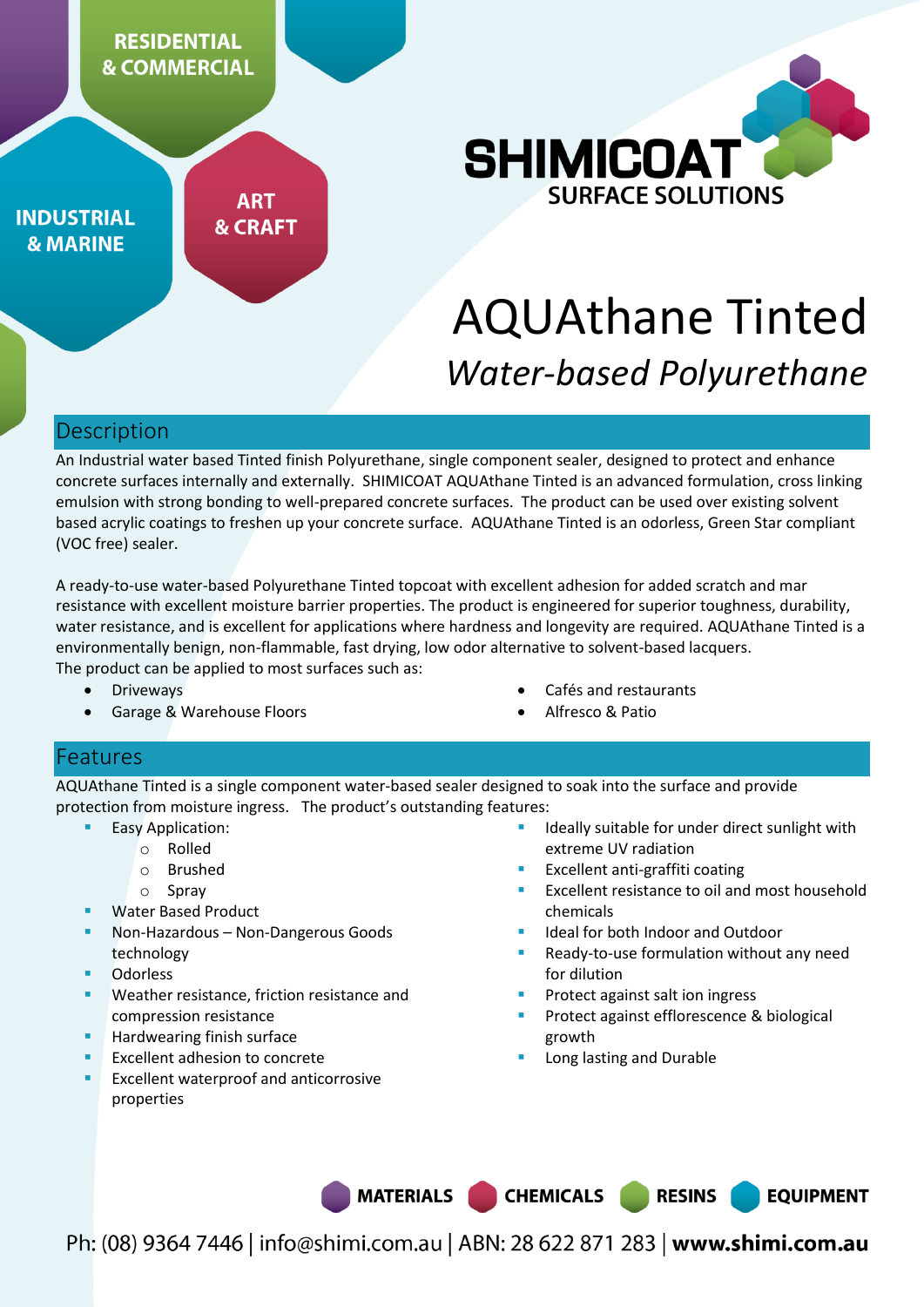

### Pack Size

Larger kit sizes are available for special orders.

| Kit Size (Lt) |
|---------------|
| 5Lt           |
| 10Lt          |
| 20Lt          |

## Colour Chart

AUUAthane Tinted is available in many colours and pre-tinted for ease of application. Standard Colours:

White N14

Dark Grey N64

- Black N61
- Neutral Grey N23

 Cream Y34 ■ Charcoal B64

- Terracotta R52
- Bright Blue B23
- Dark Brown X65

**EQUIPMENT** 

SHIMICOAT offers all Australian Standard AS2700 Colours, consisting of 206 colours. Please contact SHIMICOAT office for your custom design tint. Extra charges may apply.

### Coverage

5-10sqm/Lt Per Coat Recommended Two Coats

5Lt Drum Covers 25-50sqm Per Coat (Need Two Coats) 10Lt Drum Covers 50-100sqm Per Coat (Need Two Coats) 20Lt Drum Covers 100-200sqm Per Coat (Need Two Coats)

# Applications

Roller, Brush or Spray

# Curing Time at 25°C

Touch Dry: 6 Hours (Depending on temperature, air flow and humidity) Recoat: Over Night (Min 16 Hours at 25°C) Foot Traffic: 16 Hours Heavy Traffic: 72 Hours

MATERIALS CHEMICALS RESINS

Ph: (08) 9364 7446 | info@shimi.com.au | ABN: 28 622 871 283 | www.shimi.com.au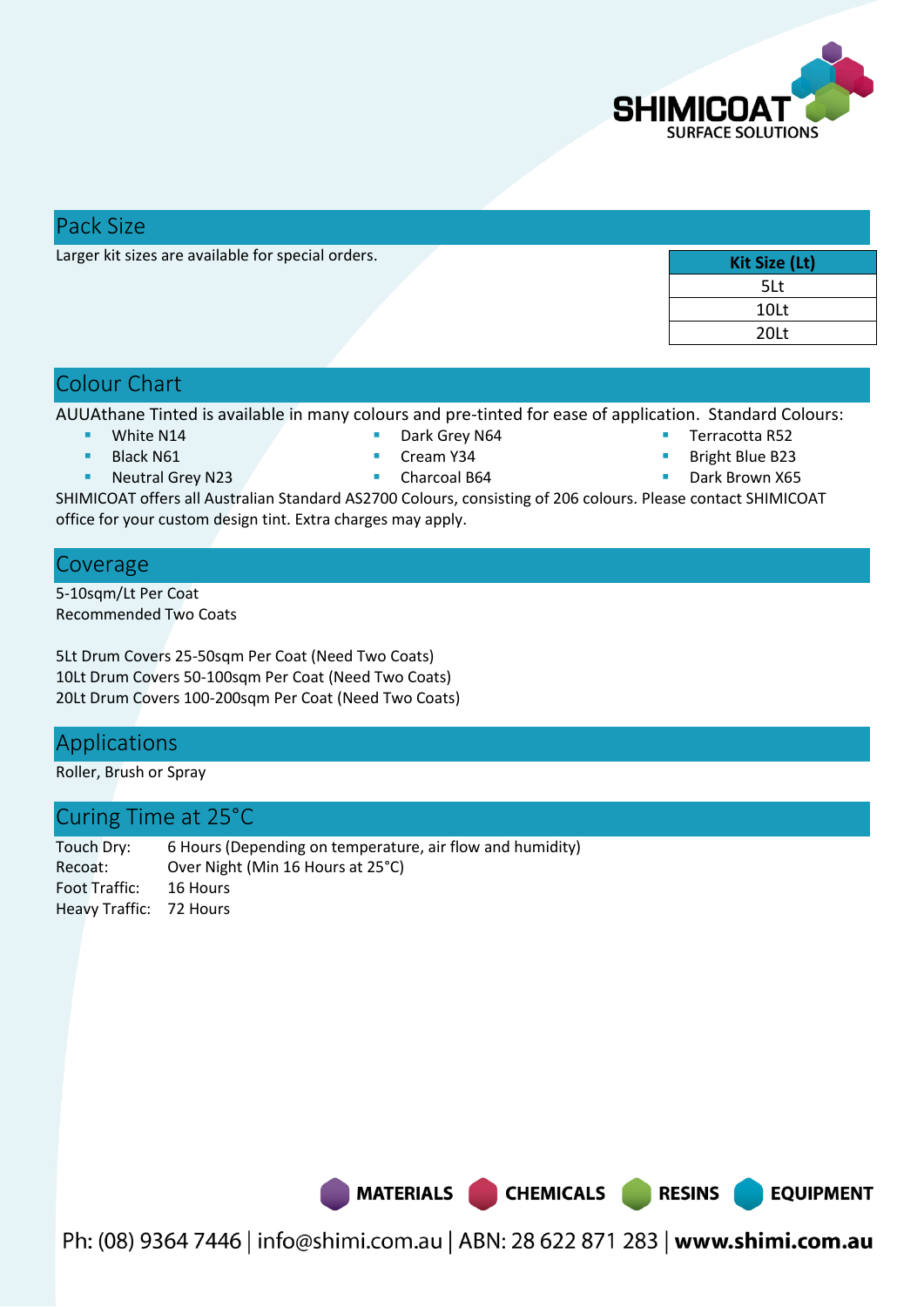

# Clean Up

Clean-Up with water soon after completion of coating

#### Preparations

All surfaces should be structurally sound and all previous coatings, adhesives, efflorescence or laitance should be removed by mechanical grinding, abrasive blast cleaning, high pressure water blasting, scrubbing or other suitable means.

Clean and dry surface. Ensure surface to be coated is free of all dirt, grease, oil, paint, curing agents and other contaminants. Removal of Oil Contamination by degreaser and alkaline cleaning pressure wash Acid-wash to enhanced surface porosity and etch the surface. Ensure moisture free surface. Allow to completely dry, run Dry Test. Place a piece of plastic over a small area, tape the edges and leave for 1 hour. Remove plastic, if there is no moisture on either surface, concrete is sufficiently dry. Ideally, always consider surface grinding and removal of loose materials. Grinding is always advisable prior to application of all Shimicoat Epoxy products, to maximize adhesion. Holes, crack lines, surface damages shall be fixed using SHIMICOAT Prior to Coat Procedures and Epoxy Crack Repair Kit. For further information, please refer to SHIMICOAT Instruction for "Surface Preparations".

### **Specifications**

Physical Properties of AQUAthane Tinted:

| <b>Mix Ratios</b>                       | Use Neat, use Deionised water if you need to dilute. |
|-----------------------------------------|------------------------------------------------------|
| Appearance                              | Single Pack Milky Liquid                             |
| Solid Content (%)                       | >50% Polyurethane Polymer (Cross-Linked Emulsion)    |
| <b>Relative Density (Water=1.00)</b>    | 1.0                                                  |
| Pot Life (Min)                          | Indefinite                                           |
| <b>Thinning, Dilution Chemicals</b>     | Deionised Water - Up to 10% Vol (Only if necessary)  |
| <b>Solubility</b>                       | <b>Water Soluble</b>                                 |
| <b>Application Conditions (Temp °C)</b> | $10 - 30 °C$                                         |
| <b>Coverage Rate</b>                    | 5-10 sqm/L/Coat, Needs Two Coats                     |
| pH                                      | $7.5 - 8.5$                                          |
| <b>Recoat Time</b>                      | 2-4 Hours                                            |
| <b>Dry Time</b>                         | 1 Hour (more depending on weather conditions)        |
| <b>UV Resistant</b>                     | Non-Yellowing & Durable                              |

# Epoxy *vs* Polyurethane

SHIMICOAT is the manufacturer and supplier of a wide range of Epoxy products for various applications and different desired performance results. Epoxies have below desirable properties:

Super strong bonding to a well-pre**ppare curred surface, reparting a synch adhered was edig through F** allow subsequent build and topcoats. A complete coating system is only as good as its initial bond to the

Ph: (08) 9364 9446 | info@shimi.com.au | ABN: 28 622 871 283 | www.shimi.com.au